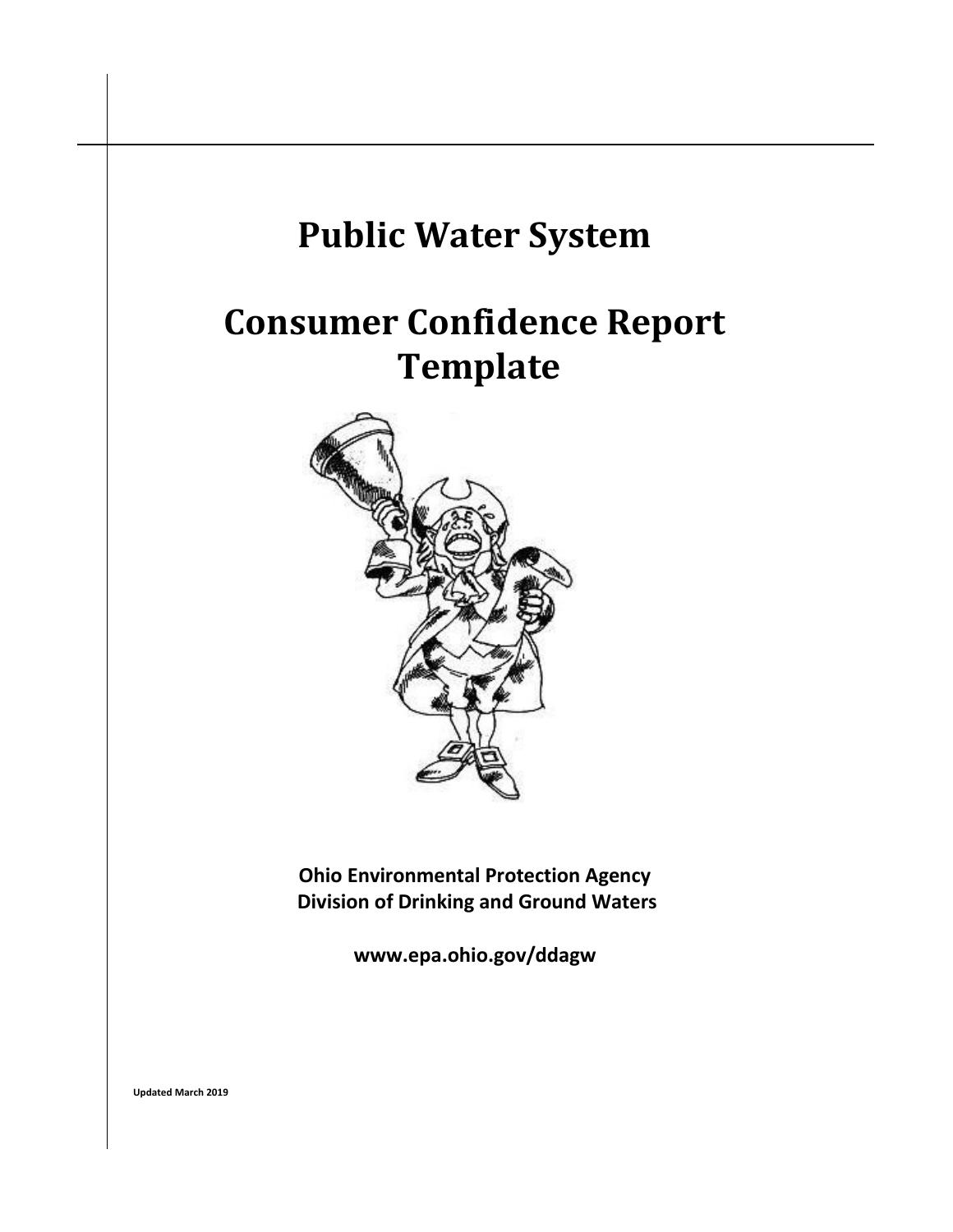#### **City of Port Clinton Drinking Water Consumer Confidence Report For 2021**

Section 2: Introduction

The City of Port Clinton has prepared the following report to provide information to you, the consumer, on the quality of our drinking water. Included within this report is general health information, water quality test results, how to participate in decisions concerning your drinking water and water system contacts.

#### Section 3: Source Water Information

The City of Port Clinton receives its drinking water from a submerged intake in Lake Erie. The Ottawa County Regional Water Plant supplies and provides extensive treatment of the surface water for the City of Port Clinton.

The Ohio EPA performed an assessment of our source water in 2003.For the Purposes of source water assessments, Ohio all surface waters are considered to be highly susceptible to contamination. By their nature, surface waters are readily accessible and can be contaminated by chemicals and pathogens with relatively short travel times from source to intake. Please contact Dan Bond @ Ottawa County Regional Water Plant @ 419-734-7312 if you would like more information about the assessment.

Protecting Lake Erie, the source of our water from contaminates is vital to the safety of the drinking water. Everyone plays an important role by identifying and reporting potential contaminants that may by polluting Lake Erie or its tributary rivers and streams. The Ohio Environmental Protection Agency is the governing body that is responsible for guarding the lake. If you see pollution in the Lake or suspected source of pollution, please call the Ohio Environmental Protection Agency hotline at 1-800-282-9378

#### Section 4: What are sources of contamination to drinking water?

The sources of drinking water (both tap water and bottled water) include rivers, lakes, streams, ponds, reservoirs, springs, and wells. As water travels over the surface of the land or through the ground, it dissolves naturally-occurring minerals and, in some cases, radioactive material, and can pick up substances resulting from the presence of animals or from human activity.

Contaminants that may be present in source water include: (A) Microbial contaminants, such as viruses and bacteria, which may come from sewage treatment plants, septic systems, agricultural livestock operations and wildlife; (B) Inorganic contaminants, such as salts and metals, which can be naturally-occurring or result from urban storm water runoff, industrial or domestic wastewater discharges, oil and gas production, mining, or farming; (C) Pesticides and herbicides, which may come from a variety of sources such as agriculture, urban storm water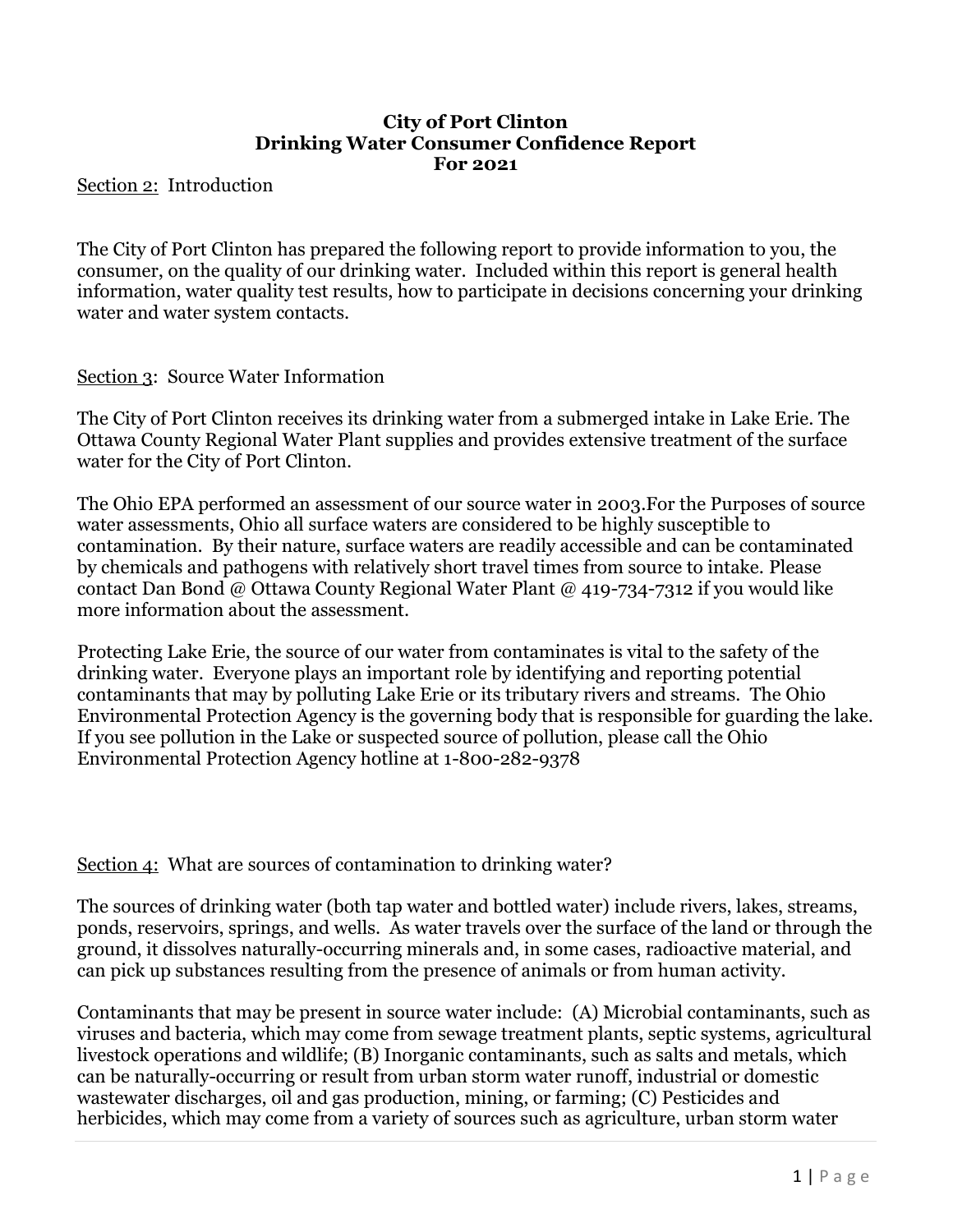runoff, and residential uses; (D) Organic chemical contaminants, including synthetic and volatile organic chemicals, which are by-products of industrial processes and petroleum production, and can also come from gas stations, urban storm water runoff, and septic systems; (E) Radioactive contaminants, which can be naturally-occurring or be the result of oil and gas production and mining activities.

In order to ensure that tap water is safe to drink, USEPA prescribes regulations which limit the amount of certain contaminants in water provided by public water systems. FDA regulations establish limits for contaminants in bottled water which must provide the same protection for public health.

Drinking water, including bottled water, may reasonably be expected to contain at least small amounts of some contaminants. The presence of contaminants does not necessarily indicate that water poses a health risk. More information about contaminants and potential health effects can be obtained by calling the Federal Environmental Protection Agency's Safe Drinking Water Hotline (1-800-426-4791).

# **Section 5: Who needs to take special precautions?**

Some people may be more vulnerable to contaminants in drinking water than the general population. Immuno-compromised persons, such as persons with cancer undergoing chemotherapy, persons who have undergone organ transplants, people with HIV/AIDS or other immune system disorders, some elderly, and infants can be particularly at risk from infection. These people should seek advice about drinking water from their health care providers. EPA/CDC guidelines on appropriate means to lessen the risk of infection by Cryptosporidium and other microbial contaminants are available from the Safe Drinking Water Hotline (1-800- 426-4791).

## **Section 6: About your drinking water.**

The EPA requires regular sampling to ensure drinking water safety. The Ottawa County Regional Water Plant conducted sampling for bacteria; inorganic; radiological; synthetic organic; volatile organic during 2021. The Ohio EPA requires us to monitor for some contaminants less than once per year because the concentrations of these contaminants do not change frequently. Some of our data, though accurate, are more than a year old.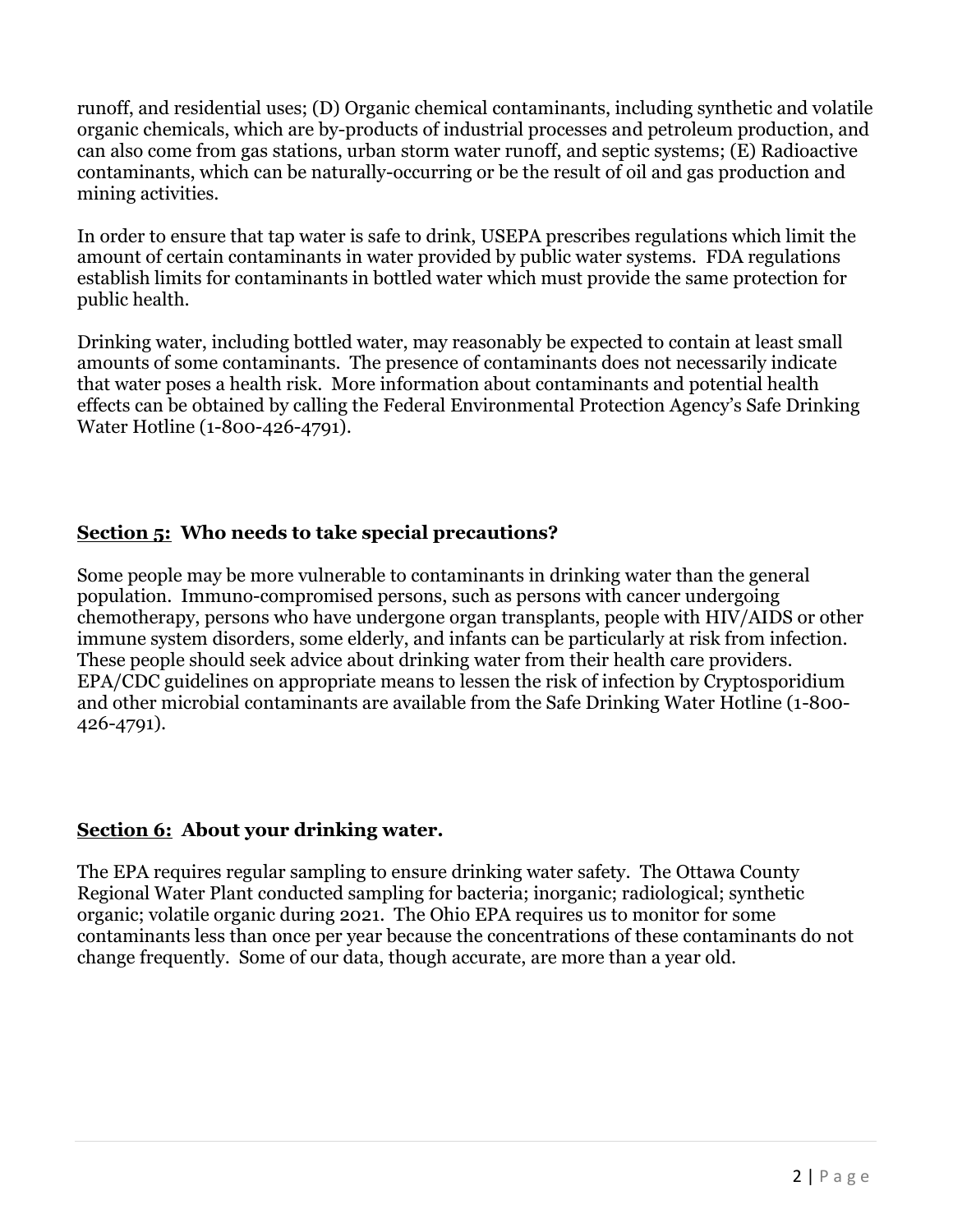# **Section 8: Table of Detected Contaminants**

Listed below is information on those contaminants that were found in the City of Port Clinton's drinking water.

| <b>I ADLL OF DETECTED CONTAININANTS</b><br><b>Contaminants</b><br>(Units) | <b>MCLG</b>            | <b>MCL</b>          | Level<br>Found  | <b>Range of</b><br><b>Detections</b> | <b>Violation</b> | <b>Sample</b><br>Year | <b>Typical Source of</b><br><b>Contaminants</b>                                                                                             |
|---------------------------------------------------------------------------|------------------------|---------------------|-----------------|--------------------------------------|------------------|-----------------------|---------------------------------------------------------------------------------------------------------------------------------------------|
| <b>Disinfectant and Disinfectant by-Products</b>                          |                        |                     |                 |                                      |                  |                       |                                                                                                                                             |
| Total<br>Trihalomethane N/A<br>TTHM (ppb)                                 |                        | 80                  | 46.5            | 26.7-68.4                            | NO               | 2021                  | By-product of drinking<br>water disinfection                                                                                                |
| Haloacetic<br>Acids Haa <sub>5</sub><br>(ppb)                             | N/A                    | 60                  | 19.5            | 13.3-20.2                            | N <sub>O</sub>   | 2021                  | By-product of drinking<br>Water disinfection                                                                                                |
| Turbidity                                                                 | N/A                    | TT                  | 0.15            | $0.00 - 0.15$                        | N <sub>O</sub>   | 2020                  | Soil Runoff                                                                                                                                 |
| Turbidity<br>(% meeting)<br>Standard)                                     | N/A                    | TT                  | 100%            | 100%                                 | N <sub>O</sub>   | 2020                  | Soil runoff                                                                                                                                 |
| <b>Residual Disinfectants</b>                                             |                        |                     |                 |                                      |                  |                       |                                                                                                                                             |
| <b>Total Chlorine</b><br>(ppm)                                            | <b>MRDL</b><br>$G = 4$ | <b>MRD</b><br>$L=4$ | 1.38333<br>mg/l | $1.1 - 1.5$<br>mg/l                  | N <sub>O</sub>   | 2021                  | Water additive used to<br>control microbes                                                                                                  |
| Inorganic Contaminants (Ottawa County Regional testing)                   |                        |                     |                 |                                      |                  |                       |                                                                                                                                             |
| Fluoride<br>(ppm)                                                         | $\overline{4}$         | $\overline{4}$      | 1.12            | $0.81 - 1.12$                        | NO               | 2021                  | Erosion of natural<br>deposits; Water<br>additive which<br>promotes strong teeth;<br>Discharge from<br>fertilizer and aluminum<br>factories |
| <b>Barium</b><br>(ppm)                                                    | $\mathbf{2}$           | $\overline{2}$      | 0.02            | N/A                                  | N <sub>O</sub>   | 2021                  | Discharge of drilling<br>wastes; Discharge from<br>metal refineries;<br>Erosion of natural<br>deposits                                      |
| Nitrate<br>(ppm)                                                          | 10                     | 10                  | 2.58            | $0.2 - 4.86$                         | NO               | 2021                  | Run off from fertilizer<br>use, leaching from<br>septic tanks sewage;<br>Erosion of natural<br>deposits                                     |

#### **TABLE OF DETECTED CONTAMINANTS**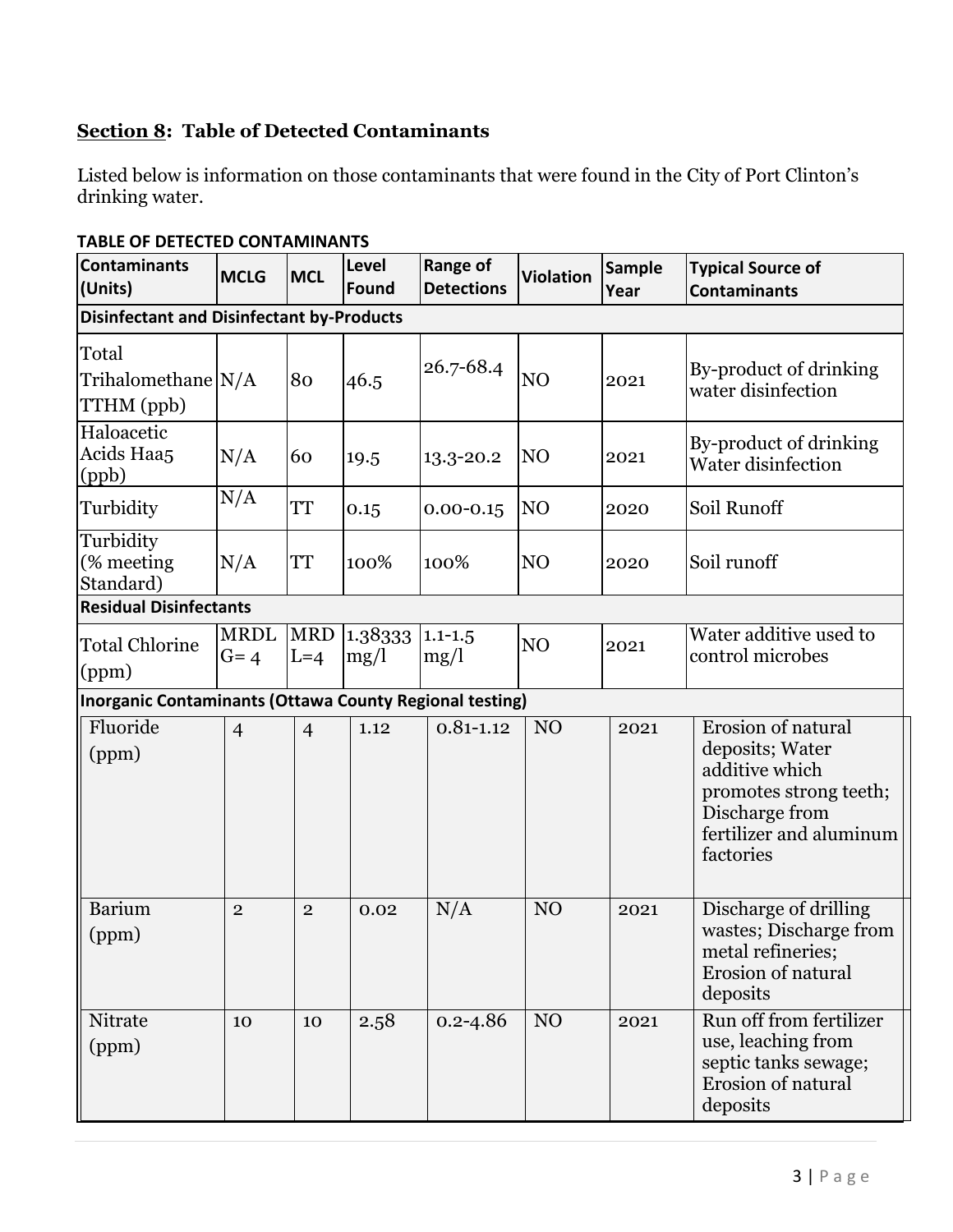| <b>Lead and Copper</b>         |                                                                                                                         |                                          |                                         |                |                        |                                                                                                                    |
|--------------------------------|-------------------------------------------------------------------------------------------------------------------------|------------------------------------------|-----------------------------------------|----------------|------------------------|--------------------------------------------------------------------------------------------------------------------|
| <b>Contaminants</b><br>(units) | <b>Action</b><br>Level<br>(AL)                                                                                          | <b>Individual Results</b><br>over the AL | 90% of test<br>levels were<br>less than | Violation      | Year<br><b>Sampled</b> | <b>Typical source of</b><br><b>Contaminants</b>                                                                    |
| Lead (ppb)                     | $15$ ppb                                                                                                                | $\mathbf{O}$                             | O                                       | N <sub>O</sub> | 2021                   | Corrosion of household<br>Plumbing systems                                                                         |
|                                | samples were found to have lead levels in excess of the<br>out of 20<br>$\Omega$<br>lead action level of 15 ppb.        |                                          |                                         |                |                        |                                                                                                                    |
| Copper (ppm)                   | 1.3<br>ppm                                                                                                              | <b>NA</b>                                | $.116$ ppm                              | <b>NO</b>      | 2021                   | Corrosion of household<br>Plumbing systems;<br>erosion of natural<br>deposits; leaching from<br>wood preservatives |
|                                | samples were found to have copper levels in excess of the copper action<br>out of _20_<br>$\Omega$<br>level of 1.3 ppm. |                                          |                                         |                |                        |                                                                                                                    |

# **Entry Point Data from purchased water supplier (Ottawa County Regional Water)**

|                          |         | 2020 TTHM results $(ug/L)$     |          |         |  |  |
|--------------------------|---------|--------------------------------|----------|---------|--|--|
| Quarter                  | Jan-Mar | Apr-June                       | Jul-Sept | Oct-Dec |  |  |
| Sample                   | 11.7    | 24.9                           | 35.4     | 30      |  |  |
| Value(ug/L)              |         |                                |          |         |  |  |
| Locational               | 18.7    | 18.4                           | 21.2     | 25.5    |  |  |
| <b>Running Annual</b>    |         |                                |          |         |  |  |
| Average                  |         |                                |          |         |  |  |
| <b>CCR Report Values</b> |         | Highest compliance value= 29.8 |          |         |  |  |
|                          |         | Range of Values=12.6-29.8      |          |         |  |  |

|                          |         | 2020 HAA5 results $(ug/L)$    |          |         |  |  |
|--------------------------|---------|-------------------------------|----------|---------|--|--|
| Quarter                  | Jan-Mar | Apr-June                      | Jul-Sept | Oct-Dec |  |  |
| Sample Value             | 11.9    | 8.9                           | 11.2     | 13.7    |  |  |
| (ug/L)                   |         |                               |          |         |  |  |
| Locational               | 12.275  | 12.65                         | 12.5     | 11.425  |  |  |
| <b>Running Annual</b>    |         |                               |          |         |  |  |
| Average                  |         |                               |          |         |  |  |
| <b>CCR Report Values</b> |         | Highest compliance value=13.7 |          |         |  |  |
|                          |         | Range of Values=8.9-13.7      |          |         |  |  |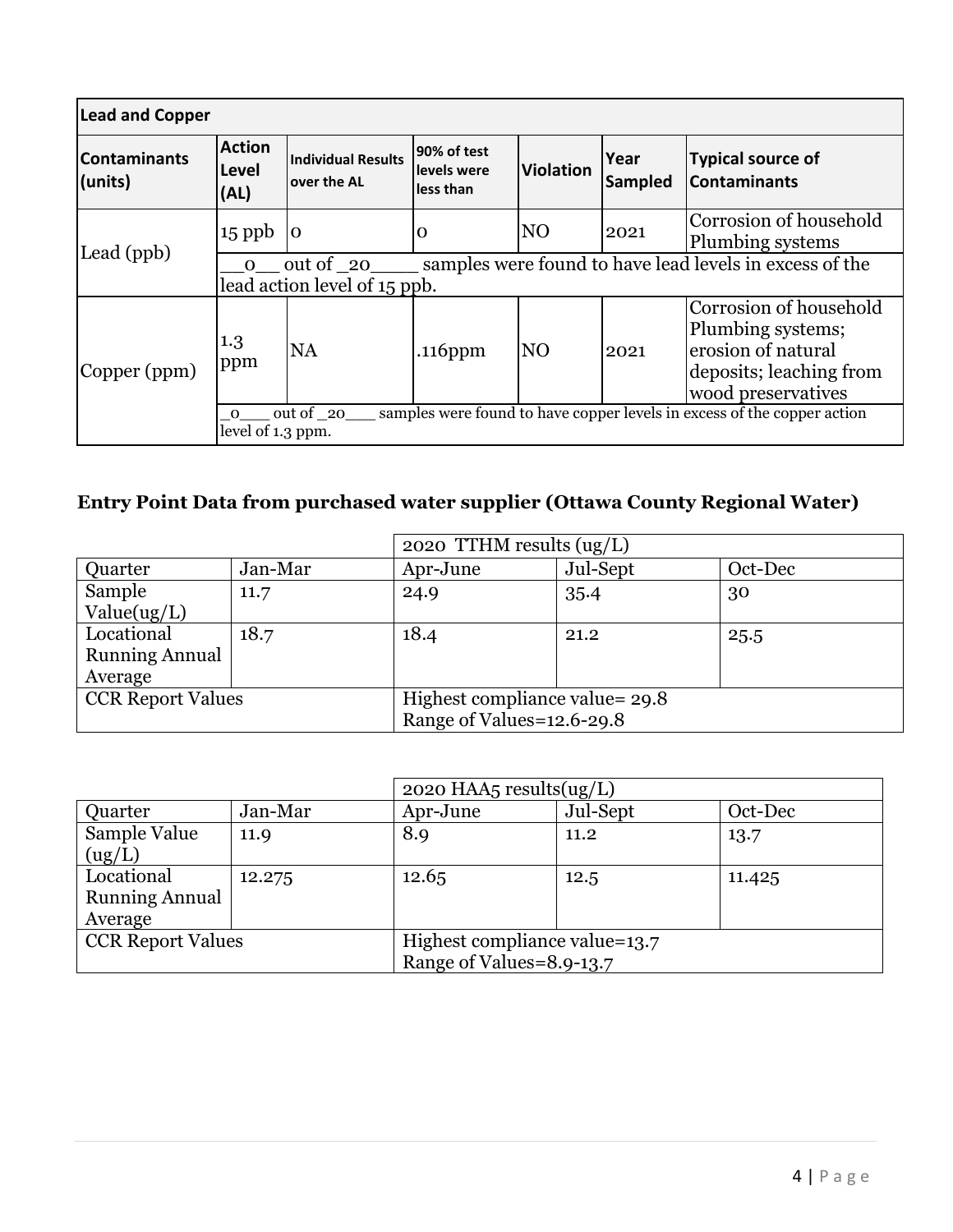# **Section 9: Turbidity**

Turbidity has no health effects. However, turbidity can interfere with the disinfection and provide a medium for microbial growth. Turbidity may indicate the presence of disease-causing organisms. These organisms include bacteria, viruses and parasites that can cause symptoms such as nausea, cramps, diarrhea, and associated headaches. Turbidity is the measure of the cloudiness of water and is an indication of the effectiveness of our filtration system. The turbidity limit set by the EPA is0.3 NTU in 95%of the daily samples and shall not exceed 1 NTU at any time. The highest recorded turbidity result for 2021 was 0.15 NTU and the lowest monthly percentage of samples meeting the turbidity limits was 100%.

## **Section 13: Lead Educational Information**

If present, elevated levels of lead can cause serious health problems, especially for pregnant women and young children. Lead in drinking water is primarily from materials and components associated with service lines and home plumbing. *City of Port Clinton* is responsible for providing high quality drinking water, but cannot control the variety of materials used in plumbing components. When your water has been sitting for several hours, you can minimize the potential for lead exposure by flushing your tap for 30 seconds to 2 minutes before using water for drinking or cooking. If you are concerned about lead in your water, you may wish to have your water tested. Information on lead in drinking water, testing methods, and steps you can take to minimize exposure is available from the Safe Drinking Water Hotline at 800-426- 4791or at [http://www.epa.gov/safewater/lead.](http://www.epa.gov/safewater/lead)

## **Section 14: Cryptosporidium Information**

Ottawa County Regional Water monitored for Cryptosporidium in the source Water (Lake Erie) during the 2017/2018. Cryptosporidium was detected in two raw water samples of the 19 raw water samples collected Cryptosporidium is a microbial pathogen found in surface water throughout the U.S. Although filtration removes cryptosporidium, the most commonly used filtration methods cannot guarantee 100 removal. Our monitoring of source water indicated the presence of these organisms. Current test methods do not enable us to determine if the organisms are dead or if they are capable of causing disease. Symptoms of infection include nausea, diarrhea, and abdominal cramps. Most healthy individuals can overcome the disease within a few weeks. However, immune-compromised individuals to consult their doctor regarding appropriate precautions to avoid infection. Cryptosporidium must be ingested to cause disease, and it may be spread through means other than drinking water.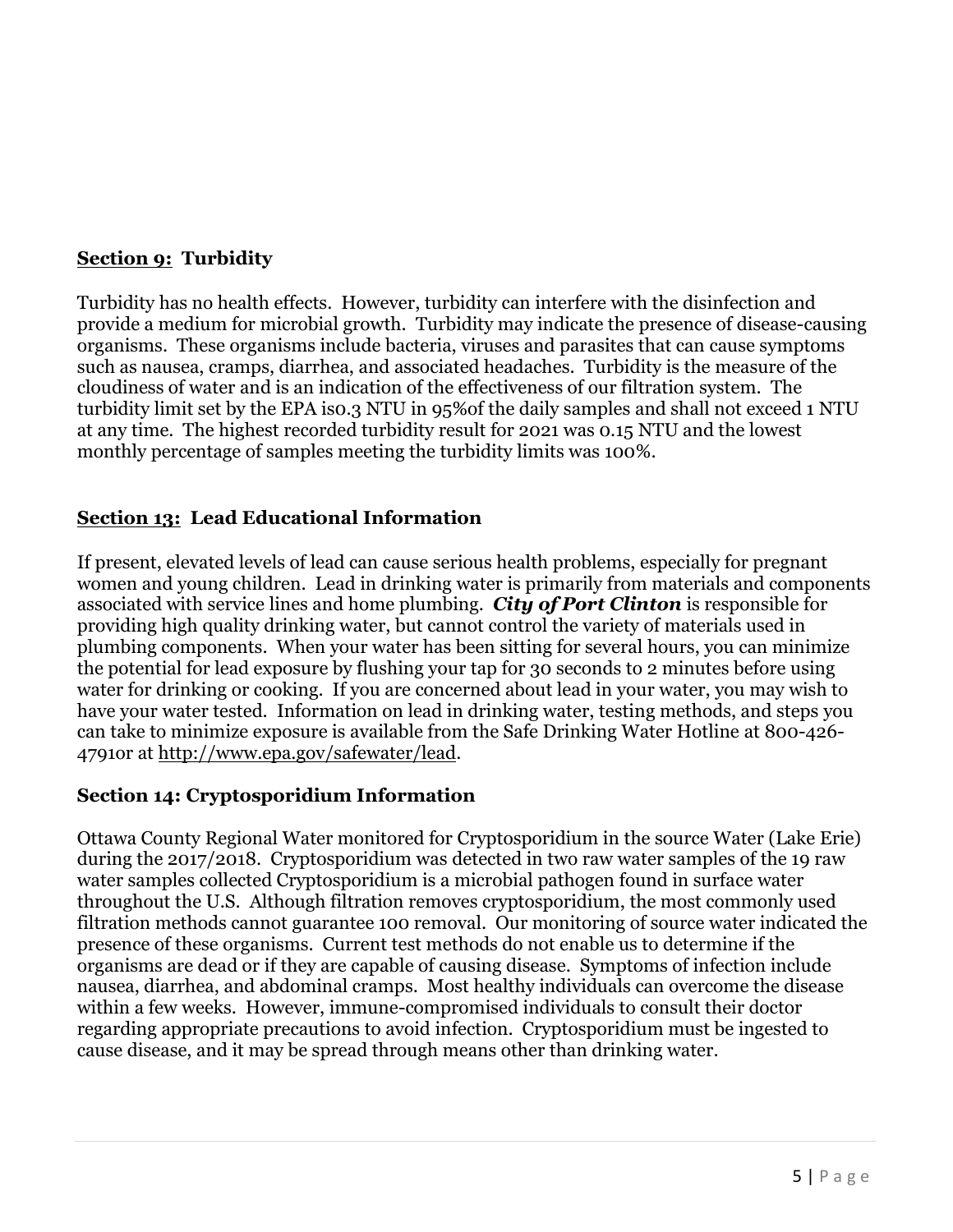# **Section 18: License to Operate (LTO) Status Information**

In 2021 we had an unconditioned license to operate our water system."

## **Section 20: Public Participation and Contact Information**

## **How do I participate in decisions concerning my drinking water?**

Public participation and comment are encouraged at regular meetings of *Port Clinton City*  **Council** which meets on every 2<sup>nd</sup> &4<sup>th</sup> Tuesday of the month at 7:30 pm in Council Chambers at City Hall located at 1868 East Perry. For more information on your drinking water contact City Hall at 419-34-5522 ext.246.

## **Section 21: Definitions of some terms contained within this report.**

- Maximum Contaminant Level Goal (MCLG): The level of a contaminant in drinking water below which there is no known or expected risk to health. MCLGs allow for a margin of safety.
- Maximum Contaminant level (MCL): The highest level of contaminant that is allowed in drinking water. MCLs are set as close to the MCLGs as feasible using the best available treatment technology.
- Maximum Residual Disinfectant Level (MRDL): The highest level of a disinfectant allowed in drinking water. There is convincing evidence that addition of a disinfectant is necessary for control of microbial contaminants.
- Maximum Residual Disinfectant Level Goal (MRDLG): The level of drinking water disinfectant below which there is no known or expected risk to health. MRDLGs do not reflect the benefits of the use of disinfectants to control microbial contaminants.
- Action Level (AL): The concentration of a contaminant which, if exceeded, triggers treatment or other requirements which a water system must follow.
- $\bullet$  N/A non applicable